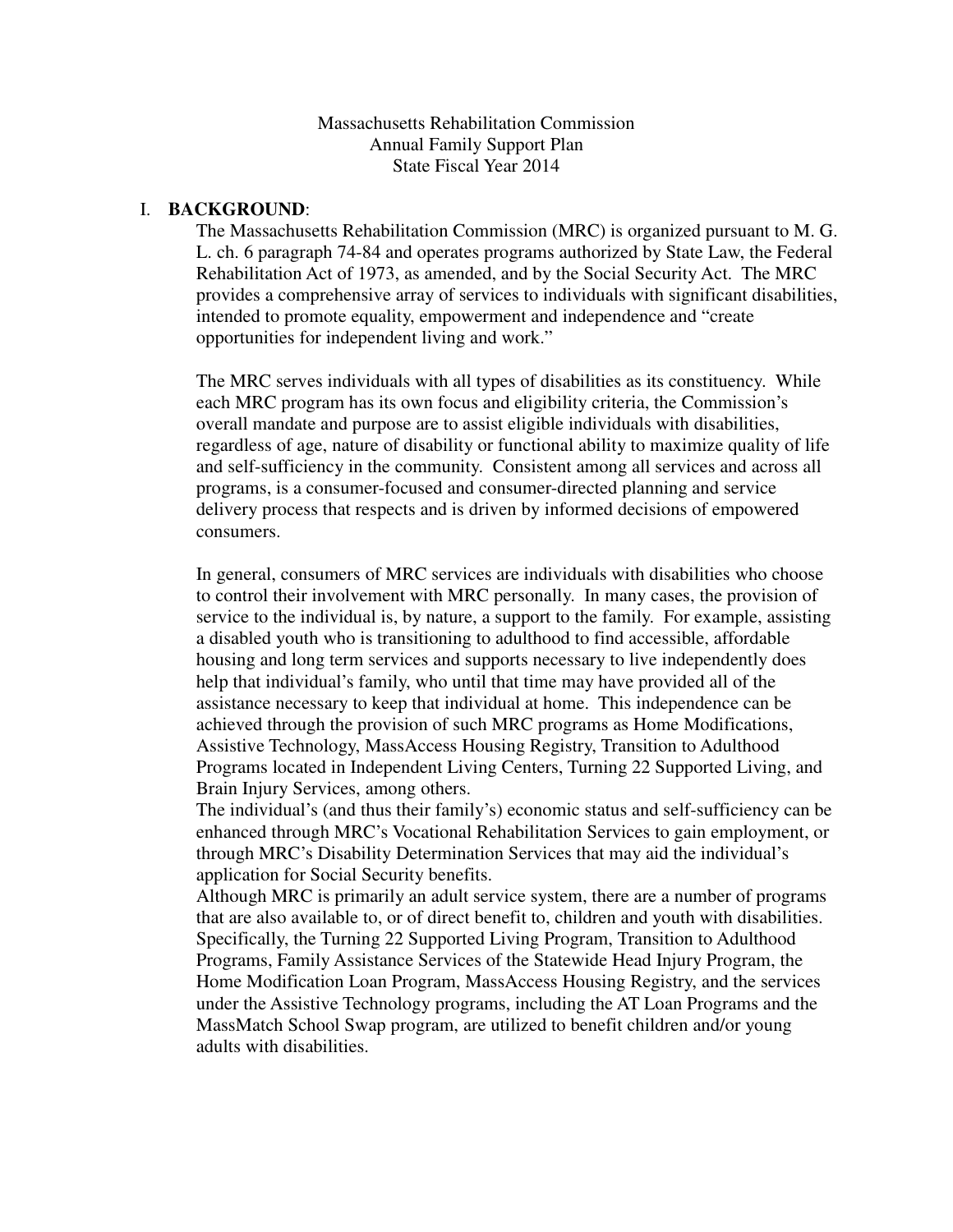Overall, the Massachusetts Rehabilitation Commission approaches "Family Supports" by way of supporting and empowering the family member with a disability first, and by doing so, strengthening and supporting the family unit.

## II. **FAMILY EMPOWERMENT AND SUBSTANTIAL CONSULTATION**:

Consumer involvement is an integral aspect of all MRC programs and services. This begins with involvement of the consumer and, when appropriate, his or her legal guardian, in all aspects of development and implementation of his/her individual service plan, individual transition plan, or individual plan for employment. Furthermore, consumer input is solicited through many means, for the purposes of informing agency decision-making, program evaluation, planning and development. Avenues for consumer involvement include: focus groups, formal and informal advisory committees, surveys and needs assessments, and Individual Consumer Consultants who are hired to share their expertise and consult on specific projects. In FY'13, specific avenues for obtaining substantial consultation have included:

- Continuing development of the District Consumer Advocacy Councils (DCACs). These DCACs include a broader based constituency and address issues of concern to both Community Living (CL) Programs and Vocational Rehabilitation (VR) Services. As they are districty based, Eeacheach District Council develops its own set of goals and priorities based upon the needs of the communities that make up the region. Members include consumers and providers of both CL and VR programs, representatives of schools, transit authorities, employers, and others with a vested interest in successful outcomes for MRC consumers. In FY 13, an all day retreat was held with members of all 3 DCACs and MRC Senior Staff to share knowledge and information from the various perspectives of group members and to further define the mission, vision and goals of the councils.
- Regular meetings of program-specific and top-specific advisory committees continue, including: State Rehabilitation Council, Statewide Independent Living Council, Assistive Technology Advisory Council, and the Home Care Assistance Program Advisory Committee, among others.
- On-going communication with disability awareness and advocacy organization including the Massachusetts Brain Injury Association, the Federation for Children with Special Needs, the Spinal Cord Injury Association, the Multiple Sclerosis Society, and United Cerebral Palsy, to maintain regular feedback regarding the needs of their constituents and feedback regarding the effectiveness of MRC programs and services.
- Involvement of Individual Consumer Consultants in RFR reviews, interview committees and program-specific projects
- Consumer satisfaction surveys
- Consumer Needs Assessment survey
- Participation at all meetings of the Statewide Independent Living Council and support and consultation to its subcommittees
- An Annual Consumer Conference: for the third time, MRC co-sponsored this event with the Massachusetts Commission for the Blind (MCB), the Massachusetts Commission for the Deaf and Hard of Hearing (MCDHH) and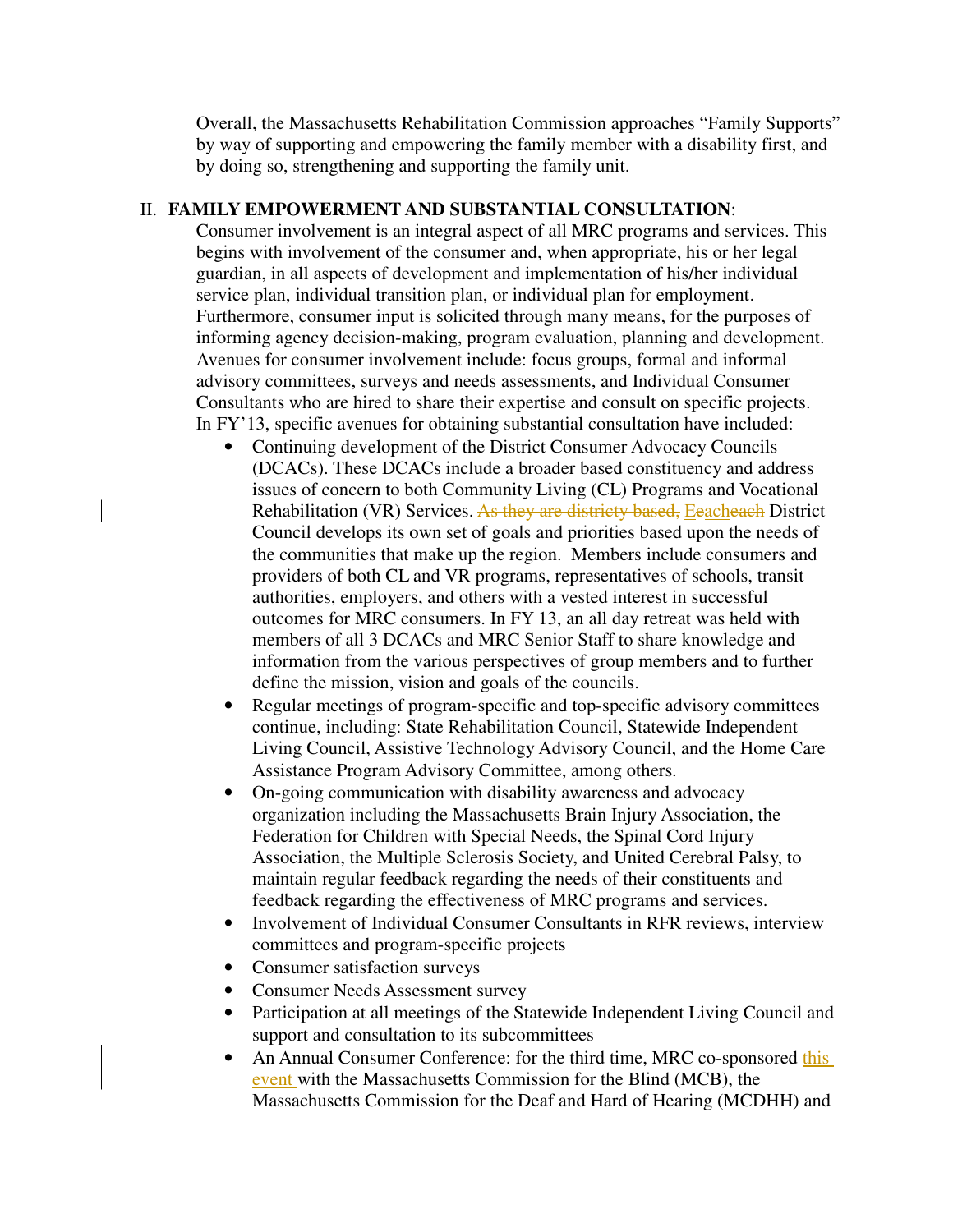the State Independent Living Council (SILC);  $\rightarrow$ , the conference was fully driven by consumers of the four cosponsoring organizations with staff support.

- The consumer conference was also used as a site to hold both workshops and focus groups on topics of interest to consumers, including the development of the CL Division's mission/vision statement, and the MassHealth One Care, duals demonstration
- Through the Transition Works grant, the Family Involvement Subcommittee led by partner agency, The Federation for Children with Special Needs, formed to address the need for education and outreach to families regarding the school-age to adult transition process

Moreover, many MRC contracts require providers to have advisory councils and other means of gathering consumer input to ensure high quality services that meet the needs of their consumers.

## III. **FAMILY LEADERSHIP**:

MRC is committed to enhancing the skills and confidence of individuals with disabilities and the families that support them as illustrated by:

- MRC was able to provide one more year of support for the Federation for Children with Special Needs to conduct the training program entitled "Planning a Life" to educate families on the need for a robust school to work/adult life transition planning process. In FY'13, sessions were not only conducted in Worcester, Boston and Springfield, but expanded to two additional sites.
- The final draft of "The Family Guide To Transition Services in Massachusetts" has been completed in collaboration with the Federation for Children with Special Needs and agency approvals have been obtained from MRC and DESE. The goal is to have the guide published by the end of the Transition Works Grant on September 30, 2013. The Federation for Children with Special Needs will then be responsible for maintaining and disseminating the Guide.
- The District Consumer Advocacy Councils have included youth with disabilities, their family members, representatives from school systems, and others involved in transition, and continue to discuss special education and transition to adulthood and bullying of people with disability as priority areas of focus.
- The Brain Injury and Statewide Specialized Community Services (BISSCS) Department offers Technical Assistance to schools, whether addressing a specific student's needs or providing general information and assistance to special education and general education teachers on working with students with brain injuries
- BISSCS also provides family assistance and consultation to support families in managing behavioral or other challenges related to the family member with a brain injury, thereby enhancing the family's ability to successfully support their family member. BISSCS Homeless Project also provides supports to families in need of housing and stabilization services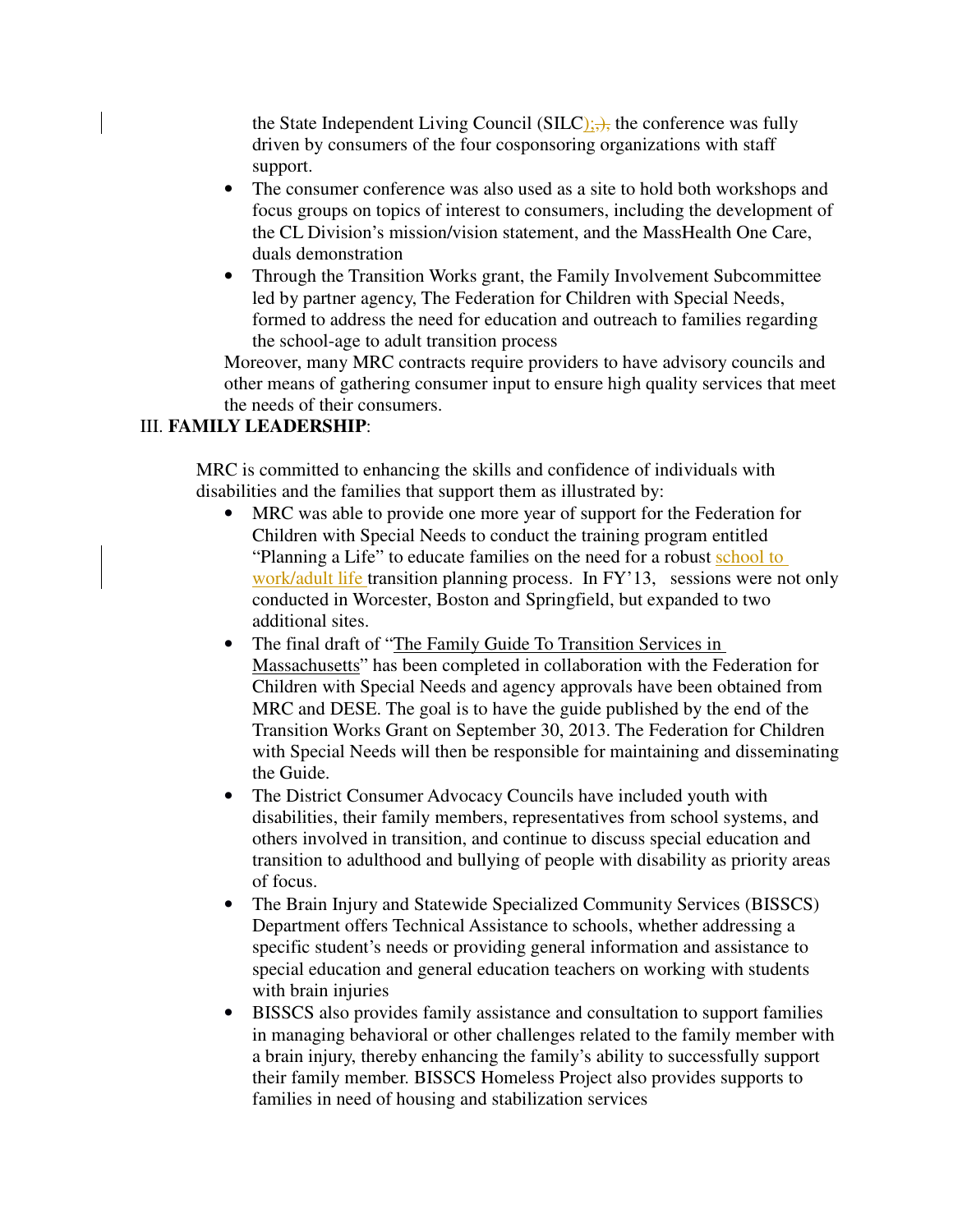- Through a contract with the Brain Injury Association of Massachusetts, support groups and training sessions are held to enable families to support their members with brain injuries to live successfully in the community
- As MRC's focus is on empowering the individual with the disability, our work to support and strengthen the knowledge, skills, and rights of youth who are served by the agency continues to include mentoring and youth leadership development. The Statewide Mentorship Program, in collaboration with Partners for Youth with Disabilities (PYD), continues to make mentor matches throughout the year, and currently supports over 50 matches. PYD conducted workshops at the Annual Consumer Conference and the State Independent Living Council Conference, and members spoke at various VR Offices and Independent Living Center staff meetings about the benefits of mentoring which had the immediate results of identifying new mentor and mentee recruits. PYD uses the ARC Self Determination Scale to gauge mentees' improvement with respect to 5 outcome areas: self-esteem, community involvement, healthy relationships, independent living and education and employment. A recent assessment showed 94% of the mentees improving in at least one of the five areas and overall improvement in autonomy and selfdetermination.
- In FY'12, MRC contracted with PYD to expand its reach to include Springfield and surrounding towns, and continues to support this expansion. At least 5 matches have been made and continue to be supported by PYD in this new service area.
- MRC continued to support Easter Seals, in conjunction with the Boston Center for Independent Living, Institute for Community Inclusion, Partners for Youth with Disabilities and the Center for Human Development, to conduct a three day Youth Leadership Forum (YLF). This program connects youth with disabilities to peer mentors in order to promote job readiness, civic engagement and policy advocacy.
- Building on the popularity and success of the Youth Leadership Forum, MRC is now supporting a year-round youth leadership network which offers continuous to provide year-round activities in which for youth can to participate in advocacy and develop leadership skills. In FY'13, this Network expanded to include a fourth location.

### **Goals for FY'14**

- MRC will assist the Federation for Children with Special Needs in seeking alternative funding to support continuation and expansion, of the "Planning a Life" transition workshops to allow more families, from more areas of the state, to participate.
- The DCACs will develop work plans for the year based upon the list of priorities they were able to formulate at the all day retreat.
- MRC will work with the Northeast ARC to conduct a series of training sessions for Independent Living Centers and other Community Living Providers entitled "Promoting Independence of Youth and Adults with Autism Spectrum Disorder" with the goal of improving the ability of enabling-Independent Living Centers and other providers to better meet the needs of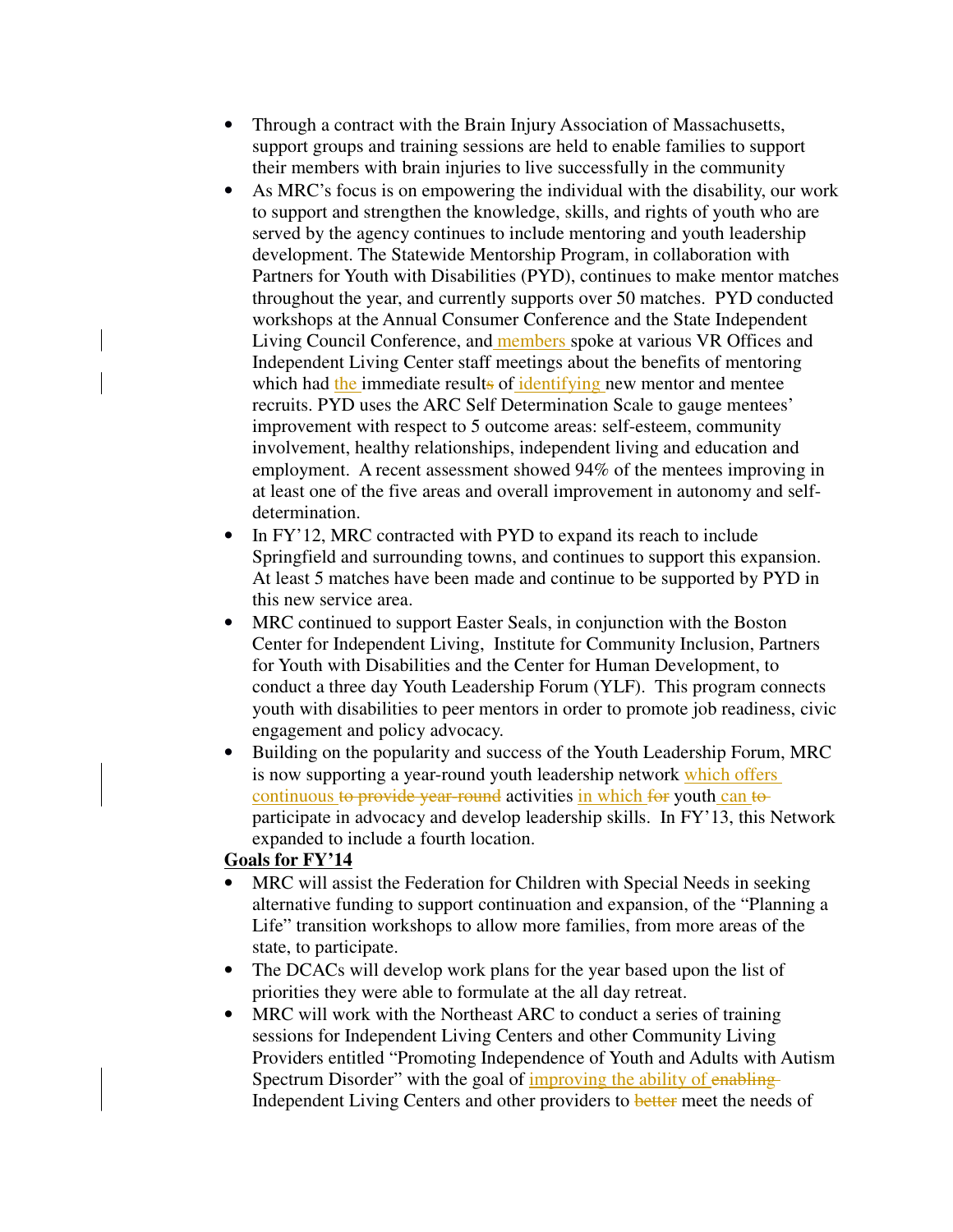consumers with ASD as these consumers ythey work towards supporting theirself-determination, independence and increased empowerment.

• MRC will continue to seek resources to provide a <del>on-going support to the</del> continuation of the Youth Leadership Forum and the Youth Leadership Network

#### IV. **FAMILY SUPPORT RESOURCES AND FUNDING**:

MRC continues its commitment to maximizing efficiency of available resources for the benefit of individuals with disabilities. This involves gaining a comprehensive understanding of people's the needs, as is gathered through all means of substantial consultation described above, and then collaborating with partner organizations to either develop new resources, supports and services, or to adapt existing resources to meet the needs of those with a variety of disabilities<sub>.</sub>, and Ffinally, this involves to ensuring effinally, to ensure that consumers have the knowledge of and access to these resources. For example, efforts will be made to disseminate information about Aa recent A significant expansion of services to new populations which is a resulted from result of new Medicaid Waivers, including the Acquired Brain Injury (ABI) Waivers and the Money Follows the Person (MFP) Waivers. These new Waiver programs, that are a result of extensive collaboration among state agencies and the Centers for Medicaid and Medicare Services.

Further, as an agency serving people with a wide range of disabilities, MRC continues to provide training for staff and providers on disability-specific issues and collaborates with a wide range of disability-specific organizations and advocacy groups. A particular area of focus in FY 13 and 14 is Autism Spectrum Disorders (ASD). MRC continues to build the capacity of its staff and provider network to ensure that individuals with ASD are able to access programs and services offered by the Commission.

Over the past several years, MRC has been involved in partnerships and initiatives aimed at either expanding services or ensuring the right services get to those in need in a timely manner. This includes:

- In conjunction with the Executive Office of Elder Affairs, MRC has worked with Independent Living Centers and Aging Service Access Points to develop a network of Aging and Disability Resource Consortia that have Long Term Care Options Counselors (LTCOC) who receive extensive training in the range of options and service opportunities currently available to assist people with disabilities to live in the community. These counselors work with people in Skilled Nursing Facilities and those at risk of entering facilities to develop a support plan and gain access to services that will enable them to transition successfully in the community. The LTCOC curriculum is reviewed and refined on a regular basis as new services and options become available.
- The Aging and Disability Resource Consortia (ADRCs) ensure that an individual with a disability or an elder will get the information and direction they need no matter which entity they first make contact with.
- Beyond working to increase awareness of and access to existing services, MRC is actively working in collaboration with MassHealth to expand the scope of services available to enable people with significant disabilities to leave skilled nursing facilities and chronic hospitals through the development of Medicaid Waivers.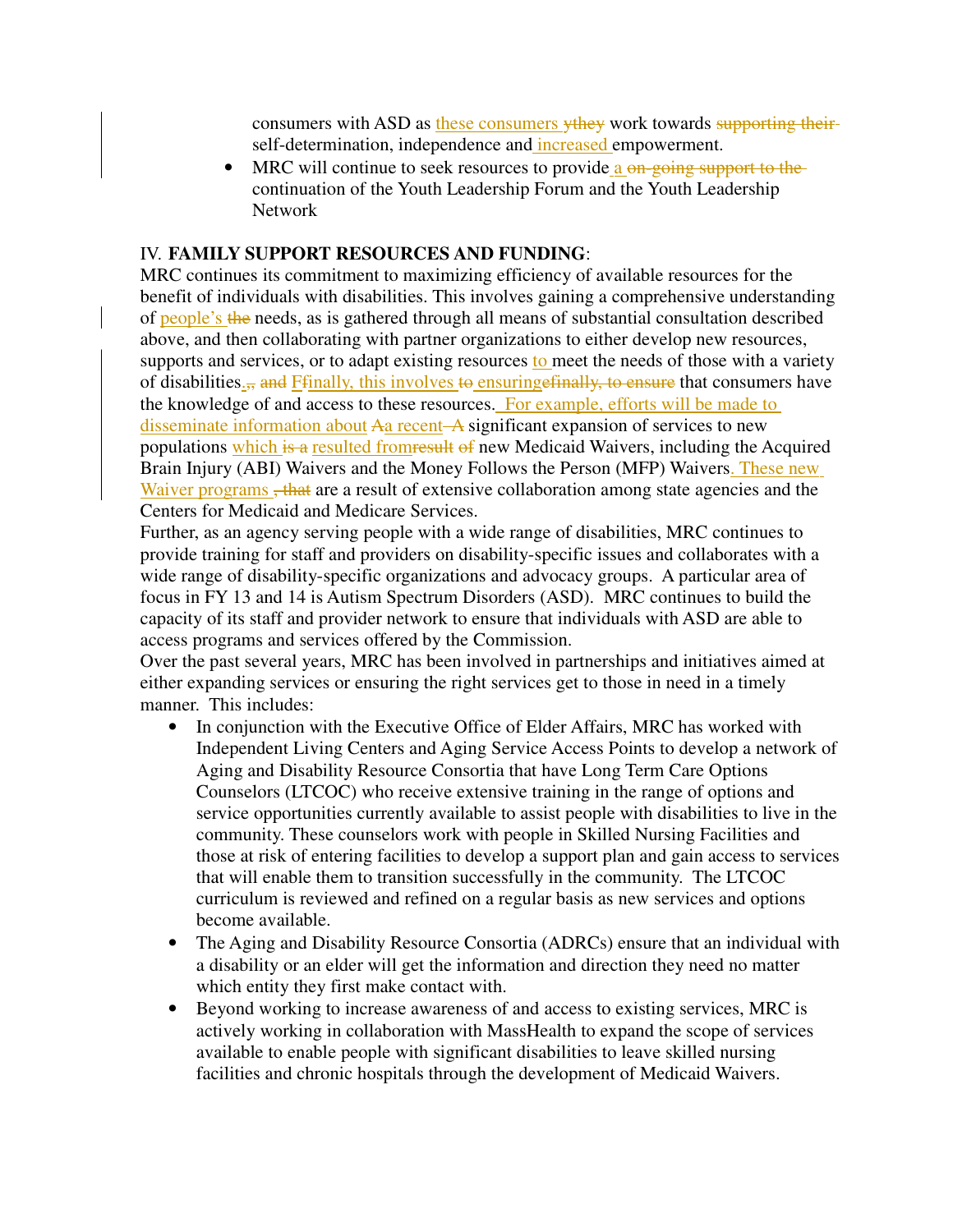- Together with EHS, MassHealth, and UMass, two 1915 (c) Medicaid Waivers have been implemented that are enabling people with Acquired Brain Injuries to leave nursing homes and other facilities and to live in either Community Based Residences (ABI Res Hab Waiver) or in their own home or apartment with a broader range of services and case management support than was previously available (ABI Non Res Waiver). On May 1, 2013, these Waivers were approved by CMS for another 5 years and new applicants continue to move into available slots in both waivers.
- MRC also continues to collaborate with EHS, MassHealth, UMass and other state agencies to develop and operationalize two new Money Follows the Person (MFP) Waivers that will further expand services to a broader population of people with disabilities currently in facilities. In April 2013, the two MFP Waivers were approved by CMS, providers of the various services available have been approved and applications are being processed for both MFP waivers.
- Beyond the Waiver Services, the MFP grant allows for the development of new demonstration services that, if proven cost-effective, may become Medicaid funded for a broader population of people with disabilities in the future. The MFP Project Team ensures that there is substantial consultation throughout the development and implementation of MFP services, and MRC has been actively involved in ensuring that its consumers, potential consumers and their families, are represented in the process.
- MRC consistently seeks out other sources of funding to expand, or at least maintain, services. This has included use of federal VR Reallotment funds and Federal Grants to support such initiatives as the BISSCS Veterans Outreach Program, Assistive Technology Programs, Benefits Planning, and the ADRCs.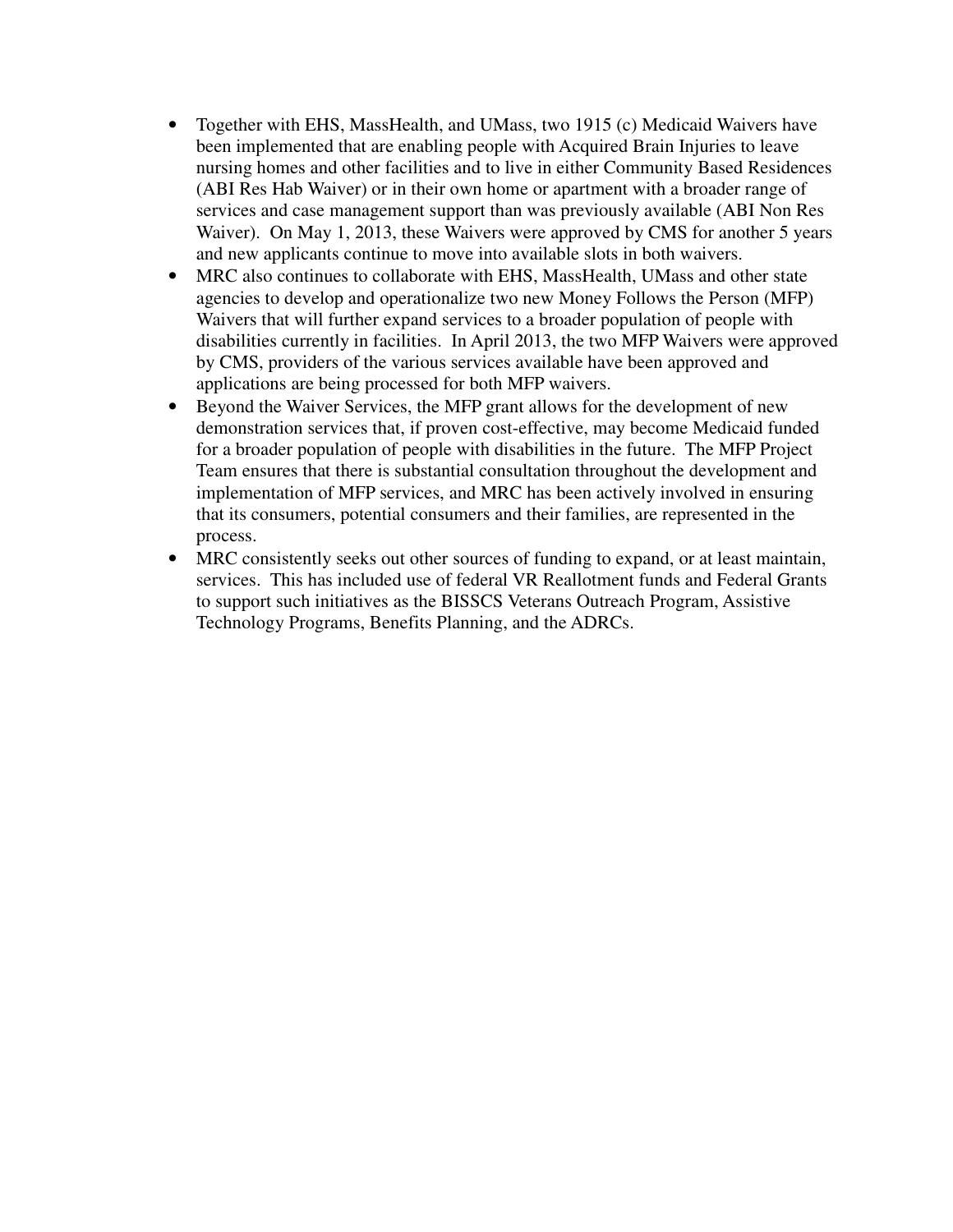## Goals for FY'14:

MRC will work with EHS, MassHealth, UMass and other state agencies to implement the new Community Living MFP Waiver, with a goal of identifying, assessing, planning and coordinating services for approximately 100 people in the first year.

- MRC will continue its collaboration in its work to implement and manage the ABI Non Residential Waiver with the goal of serving an additional 100 people in the next year.
- MRC will continue to work with EHS, MassHealth, UMass and other state agencies to implement the new Community Living MFP Waiver, with a goal of identifying, assessing, planning and coordinating services to transition 100 people to community living in the first year.
- MRC will also work with the Aspergers Association of New England (AANE) to provide staff training, support and consultation around working with individuals with Aspergers.
- MRC will also contract with AANE to pilot Life MAP coaching to VR Consumers with Aspergers who could use such one-on-one assistance to address job-readiness issues.
- MRC will continue its collaboration with the Northeast ARC to ensure providers and staff have an understanding of best practices for providing services to people with Autism Spectrum Disorders.

# V. **ACCESSING SERVICES AND SUPPORT**:

As mentioned above, MRC continues to expand and improve upon methods of increasing awareness of service availability to its constituents. This includes general outreach as well as outreach to targeted audiences.

- MRC contracts with UMass to support the Mass. Network of Information Providers (MNIP) that encourages communication, collaboration and information-sharing among human service providers in the state, and includes a support network, access to a resource database and topic-specific fact sheets and newsletters
- MRC is the lead agency for Assistive Technology and supports MassMatch, GetATstuff.org, School Swap and the AT Demonstration Centers that provide information about assistive technology to consumers, their families, school systems and service providers
- MRC also supports the MassAccess Housing Registry as a means to make information about accessible and affordable housing readily available to consumers and their families
- The Annual Consumer Conference, attended by over 400 individuals with disabilities, employers, state agency representatives, and providers, hosts provider tables to allow for broad dissemination of information about resources to consumers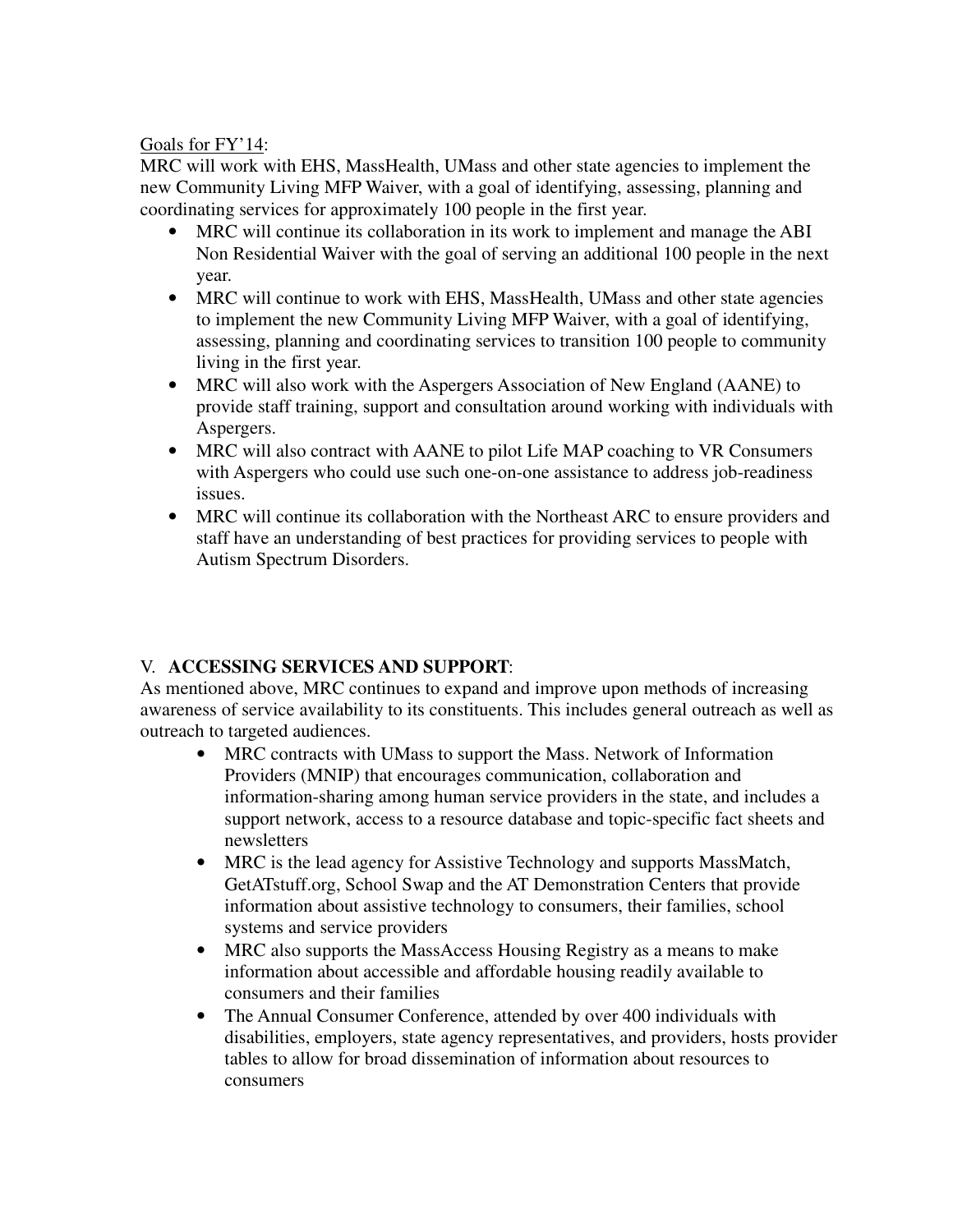- Independent Living Centers and their Long Term Care Options Counselors conduct outreach to individuals in nursing facilities, and in FY13 assisted close to 170 people to successfully transition to the community.
- The Vocational Rehabilitation division continues to ensure the presence of a Vocational Rehabilitation Counselor in every public High School in the state for the purposes of identifying students with disabilities and assisting them to access the adult services system by participating in transition plans whenever possible and by providing information regarding MRC services.
- In anticipation of As the Transition Works Grant phaseings phases out, MRC has conducted 3 Regional Transition Trainings for the purpose of to sharingeto sharebest practices that were as learned through the grant work, with agency staff who that work with transition age youth. *participating*. Those involved in the Transition Works grant since its inception also participated in national and state transition training activities to disseminate these best practices at such forums as: "The National Transition Conference; College and Careers for Youth with Disabilities" in Washington, D.C., and the "Secondary Transition Capacity-Building Conference" sponsored by the MA Department of Elementary and Secondary Education.
- MRC's Statewide Head Injury Program, through the Northeast Veterans with Traumatic Brain Injury grant, provides outreach and training to veterans and their families.
- Through contracts with Independent Living Centers, MRC supports the Transition to Adulthood Programs that provide skills training, peer support, advocacy and information and referral to transition age youth with disabilities. Through exposure to adult peer role models, and through skills training, students learn skills, develop confidence and learn about supports and services that may be available to them, to better prepare for independence. They gain knowledge of the supports available to them and how to access these supports methom so they are equipped to make choices as they set their personal goals for independence. This was the first year that additional funding was made available through contracts to build a strong employment focus and to help youth develop working relationships with localtheirtheir VR area offices so as to improve preparation better prepareyouth for employment. MRC continues to explore funding options to expand this model throughout the state.

Goals for FY'14:

- The Family Guide to Transition Services, once published, will be disseminated and made available on-line via website of the Federation for Children with Special Needs.
- MRC will build on its collaboration with agencies providing services to people with Autism Spectrum Disorders to ensure that those consumers with ASD coming to MRC for services are made aware of other services and supports that may be available to them.

### . VI. **CULTURALLY COMPETENT OUTREACH AND SUPPORT:**

• The Transition Works grant has established Transition Counselors in area offices that serve diverse populations, with the specific goal of ensuring outreach and better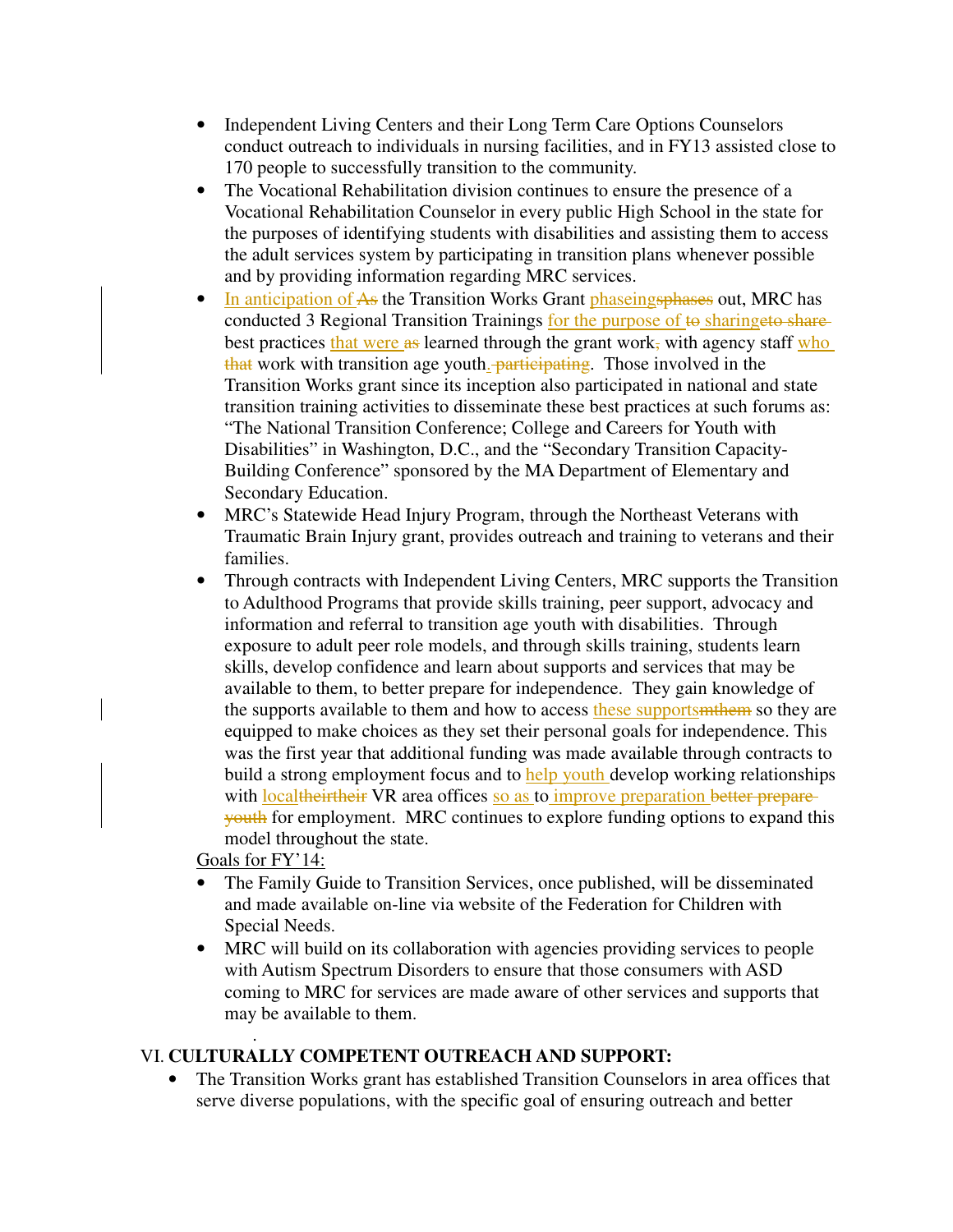connections with traditionally underserved communities. In Boston, for example, MRC partnered with Urban Pride to ensure that schools which service minority populations are fully aware of MRC's services and how to access them. Though the grant is ending, these partnerships proved successful in bringing MRC services to underserved populations, and the collaborations will continue.

- BISSCS continues to conduct outreach to diverse communities and has partnered with community organizations to provide information about MRC's programs and services in general and to facilitate access to services among diverse communities.
- The DCACs and the Unserved/Underserved Subcommittee of the Statewide Rehabilitation Council have included in  $\frac{1}{2}$  as part of their agenda, the exploration oftoto explore how individuals across culture, race and ethnic backgrounds access MRC programs and to encourage involvement of various cultural communities.
- The DCAC in the Western District, for example, has engaged the Native American community which has resulted in outreach to the community about MRC services as well as active membership on the DCAC.
- In the Community Living division, programs work to translate documents intoto other languages and, in addition to existing contracts for face-to-face translation, have recently contracted with a telephone translation service to ensure immediate access to staff for all consumers.
- The Community Living Division held a half-day mandatory staff training on cultural competence entitled "A Diversity Conversation" to raise staff awareness about diversity within the workplace, cultural competence and needs of unserved and underserved communities
- The Consumer Involvement Department supported an Individual Consumer Consultant to engage minority parents with disabilities in the Worcester area and assisted them in connecting with needed supports.
- The Vocational Rehabilitation division supports Bilingual Counselors and Rehabilitation Counselors for the Deaf in its area offices.
- MRC also contracts with many multicultural providers across the state including the Multicultural Independent Living Center, multicultural home care providers and many cultural outreach organizations.

Goals For FY'14:

- MRC will work with the Federation for Children with Special Needs to look for resources to be able to make the Family Guide to Transition available in other languages.
- Through its contract with Partners for Youth with Disabilities (PYD), MRC will increase inginereasing mentoring opportunities for minority youth with disabilities through a partnership between PYD and the Roxbury and Springfield VR Area Offices.

# VII. **INTERAGENCY COLLABORATION**:

The Massachusetts Rehabilitation Commission recognizes the importance of interagency collaboration in ensuring that the best possible array of services is made available to people with disabilities, whether they are children, transition age youth, adults or seniors. To that end, MRC ensures that there is representation on working groups and committees that address cross-disability, cross-age or cross-population issues. Furthermore, MRC, whenever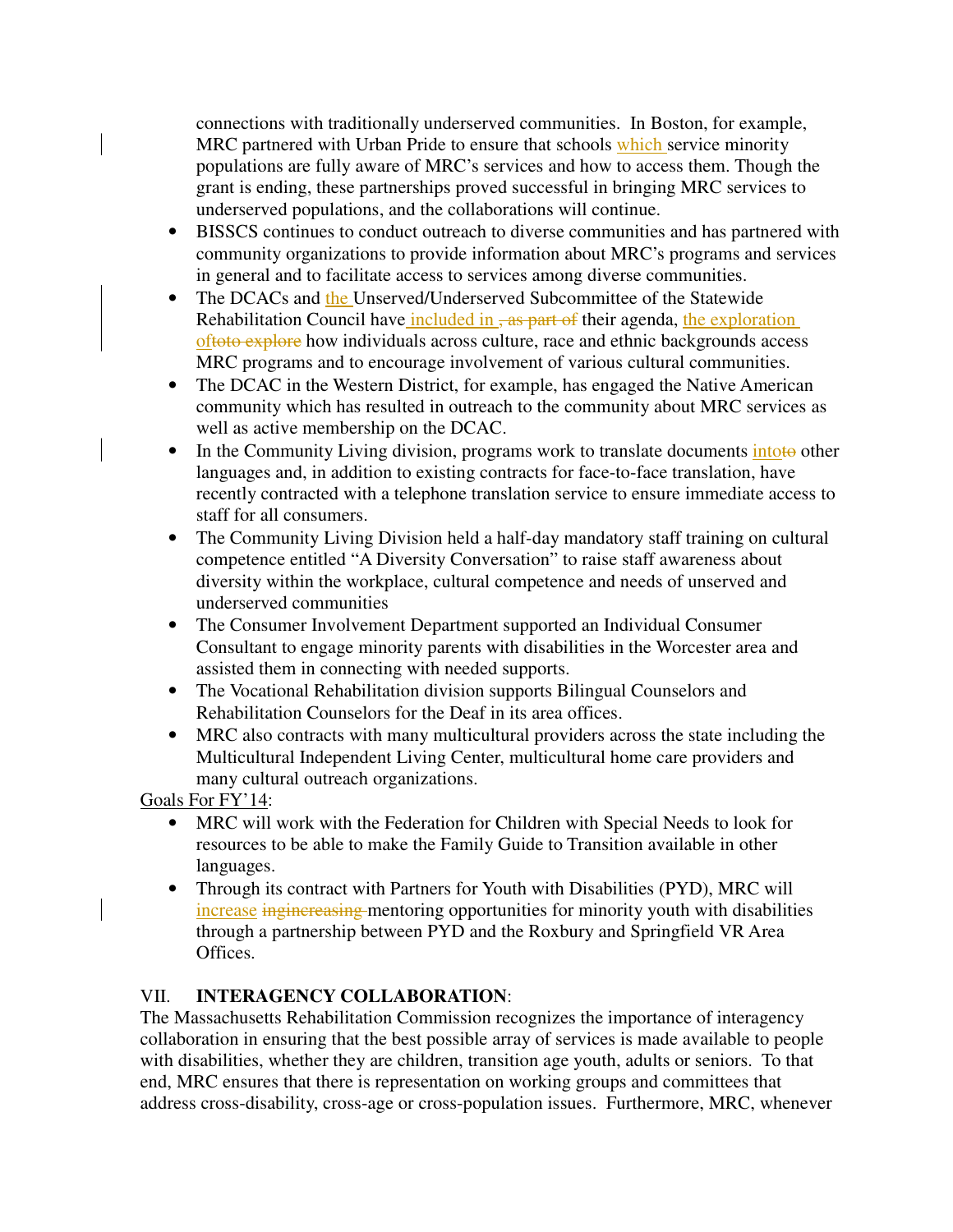possible, ensures that its work in developing new initiatives is interagency as well. This is clearly illustrated by some of the following activities that MRC has been a part of in FY'13:

- The DCACs invite representatives from other state agencies, as well as from cities, towns, school departments and transportation authorities to their meetings, so thatsothe range of issues impacting community living and employment for people with disabilities is fully represented and so collaboration to address these issues is fostered.
- For the third time, the Consumer Conference, held in June 2013, was cosponsored and co-lead by the Massachusetts Commission for the Blind, the Massachusetts Commission for the Deaf and Hard of Hearing, and the Statewide Independent Living Council
- MRC has been actively involved in the Money Follows the Person Demonstration Project, led by EHS and MassHealth, demonstrating and in collaboration with state agencies including the Department of Developmental Services, the Department of Mental Health, the Department of Public Health, the Executive Office of Elder Affairs, and University of Massachusetts
- MRC works in close collaboration with EHS, MassHealth, UMass, and DDS to implement and manage the ABI and MFP Waivers
- MRC and the Department of Developmental Services continue a statewide collaboration to support VR consumers who are also being served by DDS to ensure our mutual consumers with intellectual disabilities receive vocational training and job placement, and once placed receive on-going supports through DDS.
- The MRC Commissioner serves on the Jobs Commission, representing the Executive Office of Health and Human Services to work across **S**secretariats, secretariats with private sector employment leaders, union officials, economists and labor organizations to identify a blueprint for improved job development and job creation
- The Vocational Rehabilitation offices work closely with the Department of Mental Health and have implemented pilot programs to improve working relationships with DMH, Clubhouses and DMH providers to improve better assistance toassistconsumers with psychiatric disabilities in attaining their employment goals
- MRC and the Executive Office of Elder Affairs work together to support the continuation of Aging and Disability Resource Consortia and the Long Term Care Options Counseling
- An MRC representative participates on the Massachusetts Developmental Disabilities Council and works to ensure that MRC is available to offer support to its constituents and their families wherever possible
- MRC has been closely involved in the CMS-MassHealth Duals Demonstration "OneCare" project to ensure MRC consumers' needs are understood and will be addressed by the demonstration, as well as to ensure that MRC is able to assist consumers appropriately as the demonstration unfolds.
- An MRC representative participates on the Lt. Governor's Interagency Council on Homelessness to assist in developing a unified approach across all aspects of government in concert with the private sector; the purpose is to ensure that those who are homeless or in danger of becoming homeless have the appropriate supports for diversion or placement in permanent housing.